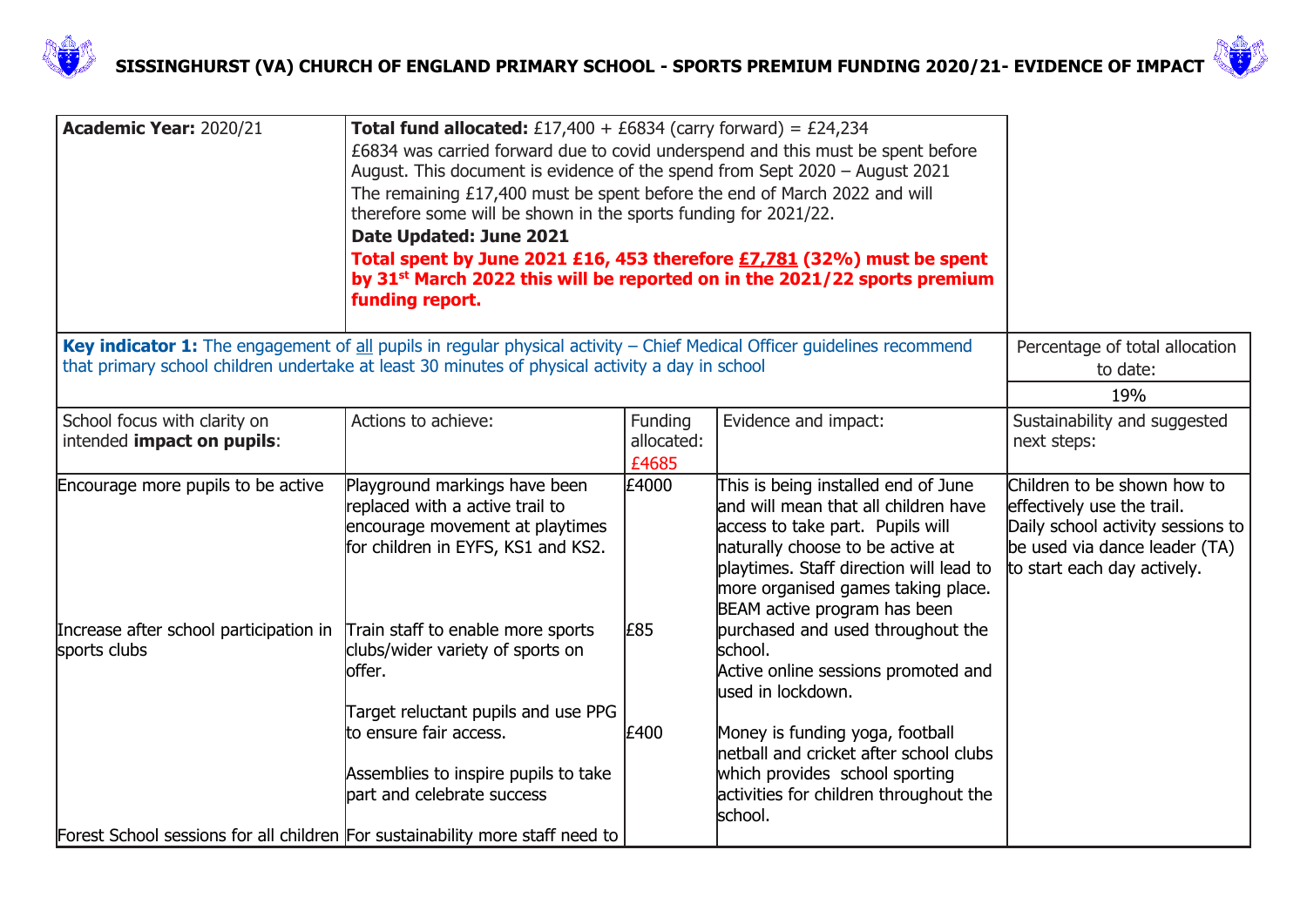|                                                                                                                                                    | train in order to support this<br>programme fully                                    | £200                            | FS has run throughout the pandemic<br>but due to this only one member of<br>staff has been trained.<br>Investment in FS equipment to<br>ensure this resource provides the best<br>experience to involve all pupils. | <b>FS training for a second</b><br>member of staff needs to b<br>planned for 221/22 budget.                 |
|----------------------------------------------------------------------------------------------------------------------------------------------------|--------------------------------------------------------------------------------------|---------------------------------|---------------------------------------------------------------------------------------------------------------------------------------------------------------------------------------------------------------------|-------------------------------------------------------------------------------------------------------------|
| Key indicator 2: The profile of PE and sport being raised across the school as a tool for whole school improvement                                 |                                                                                      |                                 |                                                                                                                                                                                                                     | Percentage of total allocation:                                                                             |
|                                                                                                                                                    |                                                                                      |                                 |                                                                                                                                                                                                                     | 40 %                                                                                                        |
| School focus with clarity on<br>intended impact on pupils:                                                                                         | Actions to achieve:                                                                  | Funding<br>allocated:<br>£9,575 | Evidence and impact:                                                                                                                                                                                                | Sustainability and suggested<br>next steps:                                                                 |
| Specialist PE teacher employed to<br>deliver high quality PE and work<br>alongside members of staff to up-skill effective PE sessions              | Class teachers to work with<br>specialist teacher to plan and deliver                | £9575                           | PE confidence has improved and staff Increase the number of intra-<br>will be able to deliver more PE next<br>year.                                                                                                 | school competitions                                                                                         |
| Member of staff to deliver additional<br>sports clubs and lead on preparation<br>for competitions<br>Greater attendance at sports<br>competitions. | Well run programme of after school<br>sports<br>Additional clubs provided by premier |                                 | No competitions have taken place dueGive pupils more of a say in the<br>to covid restrictions.                                                                                                                      | planning and delivery of intra-<br>school events through the<br>development of pupil sports<br>ambassadors. |
|                                                                                                                                                    | sport<br>Enter more competitions $-$ eg.<br>basketball                               |                                 | Improved behaviour through sports<br>on the playground/field at lunch and<br>break times.                                                                                                                           | School newsletter to be used to<br>celebrate sport                                                          |
| Increase leadership roles.                                                                                                                         | Play leaders trained in Y5/6                                                         |                                 | Has not happened due to covid<br>restrictions.                                                                                                                                                                      | Sports ambassadors to be<br>developed.                                                                      |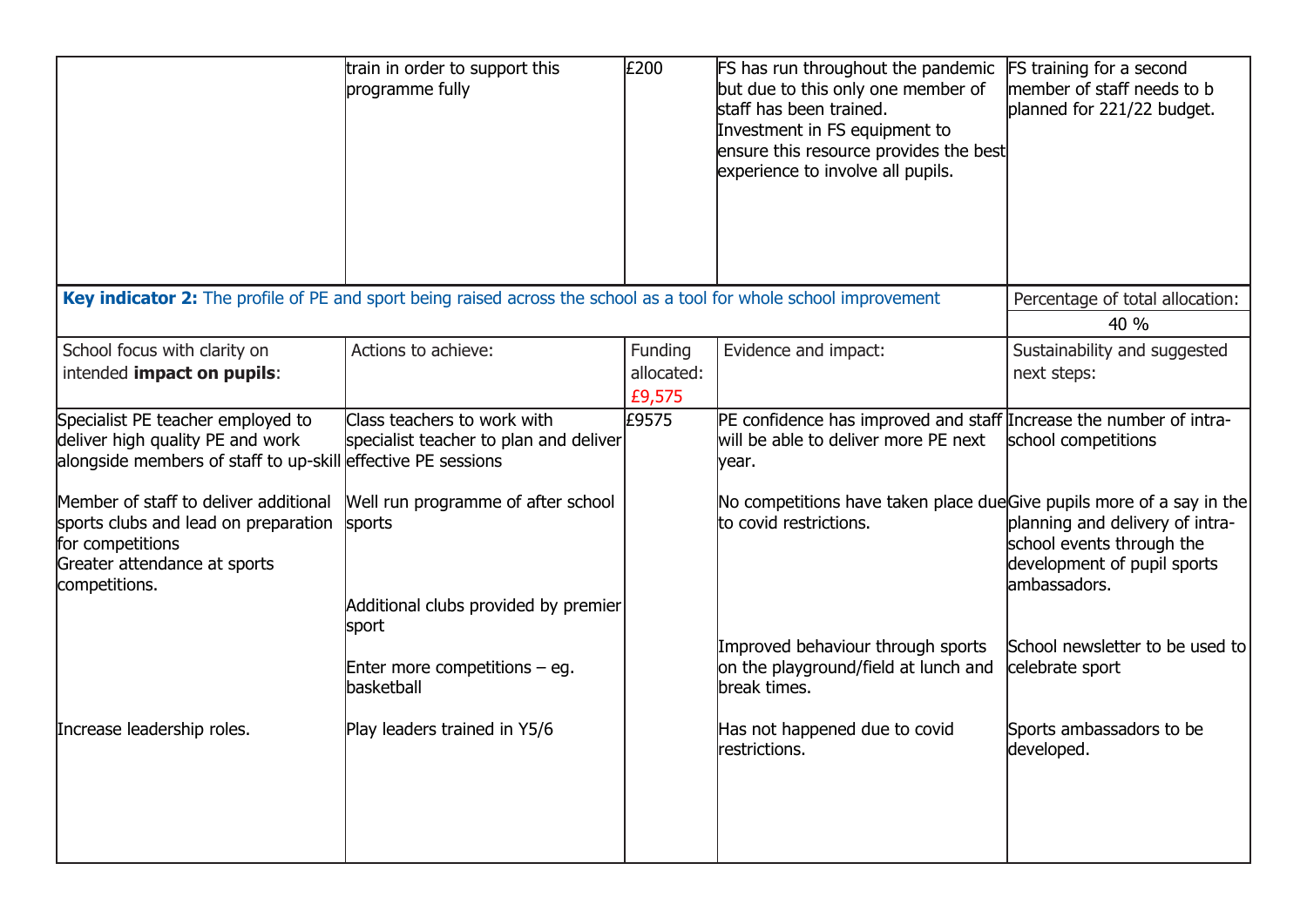| Key indicator 3: Increased confidence, knowledge and skills of all staff in teaching PE and sport                                                                                             |                                                                                                                                                  |                                              |                                                                                                                                                                                                                                                                                                                                               | Percentage of total allocation:                                                                                                                                                                                                                                                                              |
|-----------------------------------------------------------------------------------------------------------------------------------------------------------------------------------------------|--------------------------------------------------------------------------------------------------------------------------------------------------|----------------------------------------------|-----------------------------------------------------------------------------------------------------------------------------------------------------------------------------------------------------------------------------------------------------------------------------------------------------------------------------------------------|--------------------------------------------------------------------------------------------------------------------------------------------------------------------------------------------------------------------------------------------------------------------------------------------------------------|
|                                                                                                                                                                                               |                                                                                                                                                  |                                              |                                                                                                                                                                                                                                                                                                                                               | $\frac{0}{0}$                                                                                                                                                                                                                                                                                                |
| School focus with clarity on intended Actions to achieve:<br>impact on pupils:                                                                                                                |                                                                                                                                                  | Funding<br>allocated:                        | Evidence and impact:                                                                                                                                                                                                                                                                                                                          | Sustainability and suggested<br>next steps:                                                                                                                                                                                                                                                                  |
| Long-term plan to ensure coverage of Specialist teacher supporting the<br>all elements of the PE curriculum<br>throughout the year.<br>Specialist PE teacher to support staff<br>development. | planning and delivery of the PE<br>lcurriculum.<br>Whole staff CPD sessions (6xyr)                                                               | Cost in key<br>indicator 2                   | Staff confidence and skill has<br>improved so that pupils receive high<br>quality teaching.<br>Pupils receive high quality specialist<br>teaching and are improving their skills Provide opportunities for team<br>in PE.<br>No CPD provided due to covid, staff<br>observed PE sessions.<br>Student teachers received CPD from<br>PE leader. | Staff to have confidence to run<br>1/2 PE lessons but to continue to<br>be supported y Premier sports<br>teacher.<br>teaching with PE.                                                                                                                                                                       |
| Key indicator 4: Broader experience of a range of sports and activities offered to all pupils                                                                                                 |                                                                                                                                                  |                                              |                                                                                                                                                                                                                                                                                                                                               | Percentage of total allocation:                                                                                                                                                                                                                                                                              |
|                                                                                                                                                                                               | 0.02%                                                                                                                                            |                                              |                                                                                                                                                                                                                                                                                                                                               |                                                                                                                                                                                                                                                                                                              |
| School focus with clarity on intended Actions to achieve:<br>impact on pupils:                                                                                                                |                                                                                                                                                  | Funding<br>allocated:<br>£693                | Evidence and impact:                                                                                                                                                                                                                                                                                                                          | Sustainability and suggested<br>next steps:                                                                                                                                                                                                                                                                  |
| Develop a broad and balanced<br>curriculum for PE<br>Premier sport to deliver well-being<br>course                                                                                            | LTP created<br><b>Achieve Gold Mark</b><br>Employ premier sport to deliver<br>well-being course with class teacher<br>alongside (sustainability) | Funding in<br>key<br>indicator 2<br>Costs in | Pupils are demonstrating a keen<br>desire to participate in PE activities<br>However due to covid work towards<br>the active mark has stopped.                                                                                                                                                                                                | Keep working towards Gold<br>Mark by July 2022<br>Identify a member of staff to<br>lead on this and provide time<br>out of the classroom for focus<br>on the active mark.<br>Further refine and develop LTP<br>and maximise use of visiting<br>sports people.<br>Ensure Bikeability for Year 6 in<br>July 22 |
| Activities to develop a healthy<br>lifestyle                                                                                                                                                  | Cooking across the school linked to<br>a healthy diet.                                                                                           | Key<br>indicator 1                           | Pupils have a greater understanding<br>of healthy lifestyles and an awareness kitchen garden and make links                                                                                                                                                                                                                                   | To set establish a working                                                                                                                                                                                                                                                                                   |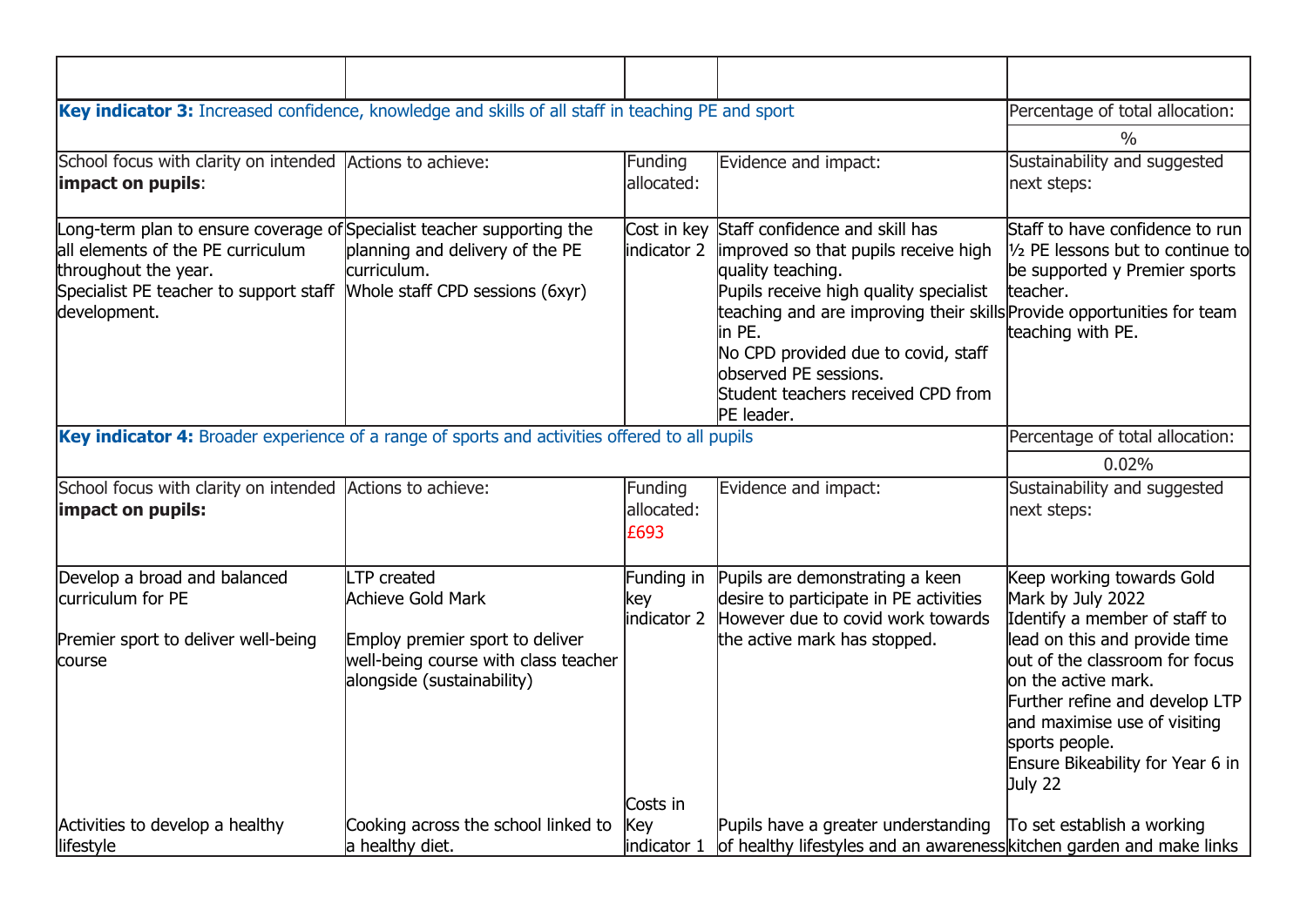|                                                                                                                                                   | Work with lunchtime catering<br>company to ensure healthy,<br>balanced meals and reduction in<br>sugar content.<br>Forest schools for all classes.<br>Bikeability for Y6<br>Set up a school garden | £100                  | of healthy food.<br>Discussions with itchen staff about<br>provision of locally sourced food and<br>links with the kitchen garden and<br>food provided for the children.<br>New gardening club established.<br>Forest schools available for all pupils.<br>Unfortunately, Bikeability in Y6 did<br>not take place.<br>Most pupils are active at play times.<br>They enjoy their physical activity. | between farm school and the<br>kitchen to ensure children have<br>an understanding of what is<br>healthy food, how to grow it<br>and where meat comes from.<br>Continue to offer forest schools<br>across the school and train a<br>second member of staff to level<br>2/3. |
|---------------------------------------------------------------------------------------------------------------------------------------------------|----------------------------------------------------------------------------------------------------------------------------------------------------------------------------------------------------|-----------------------|----------------------------------------------------------------------------------------------------------------------------------------------------------------------------------------------------------------------------------------------------------------------------------------------------------------------------------------------------------------------------------------------------|-----------------------------------------------------------------------------------------------------------------------------------------------------------------------------------------------------------------------------------------------------------------------------|
| Additional activities for the<br>playground.<br>Purchase of new PE equipment to<br>widen the range of activities on offer purchased and their use | Purchase additional equipment for<br>the playground to encourage active<br>play – supported by play leaders<br>land staff.<br>Badminton/tennis nets to be                                          | £593                  | Pupils are active on the playground<br>and enjoying learning new skills.<br>New active trail has been laid on the<br>play ground.<br>New football nets have been<br>purchased.<br>New badminton nets are being used.                                                                                                                                                                               | Continue to offer as wide a<br>range of activities as possible.<br>Invest in more equipment to<br>encourage sports beyond<br>football.<br>Encourage use of climbing wall<br>and develop this resource.                                                                      |
|                                                                                                                                                   | incorporated in classes and clubs                                                                                                                                                                  |                       | New gymnastics and PE equipment<br>burchased.                                                                                                                                                                                                                                                                                                                                                      |                                                                                                                                                                                                                                                                             |
| All pupils to be able to swim 25m by<br>time they finish Y6                                                                                       | Swimming lessons fromY3-6 with<br>catch up for Y6 who cannot swim<br>25m and personal survival for those<br>pupils who can swim well.                                                              |                       | Children are enjoying new sporting<br>lactivities                                                                                                                                                                                                                                                                                                                                                  | Continue with more emphasis<br>on personal survival skills for<br>the abler swimmers. Aim for<br>100% Y6 swimming 25m.<br>To provide increased swimming<br>opportunities for children who<br>cannot swim in year 6 to                                                       |
|                                                                                                                                                   |                                                                                                                                                                                                    |                       | No swimming due to covid                                                                                                                                                                                                                                                                                                                                                                           | provide catch up opportunities.                                                                                                                                                                                                                                             |
| Key indicator 5: Increased participation in competitive sport                                                                                     |                                                                                                                                                                                                    |                       |                                                                                                                                                                                                                                                                                                                                                                                                    | Percentage of total allocation:                                                                                                                                                                                                                                             |
|                                                                                                                                                   |                                                                                                                                                                                                    |                       |                                                                                                                                                                                                                                                                                                                                                                                                    | 0.06%                                                                                                                                                                                                                                                                       |
| School focus with clarity on intended Actions to achieve:<br>impact on pupils:                                                                    |                                                                                                                                                                                                    | Funding<br>allocated: | Evidence and impact:                                                                                                                                                                                                                                                                                                                                                                               | Sustainability and suggested<br>next steps:                                                                                                                                                                                                                                 |